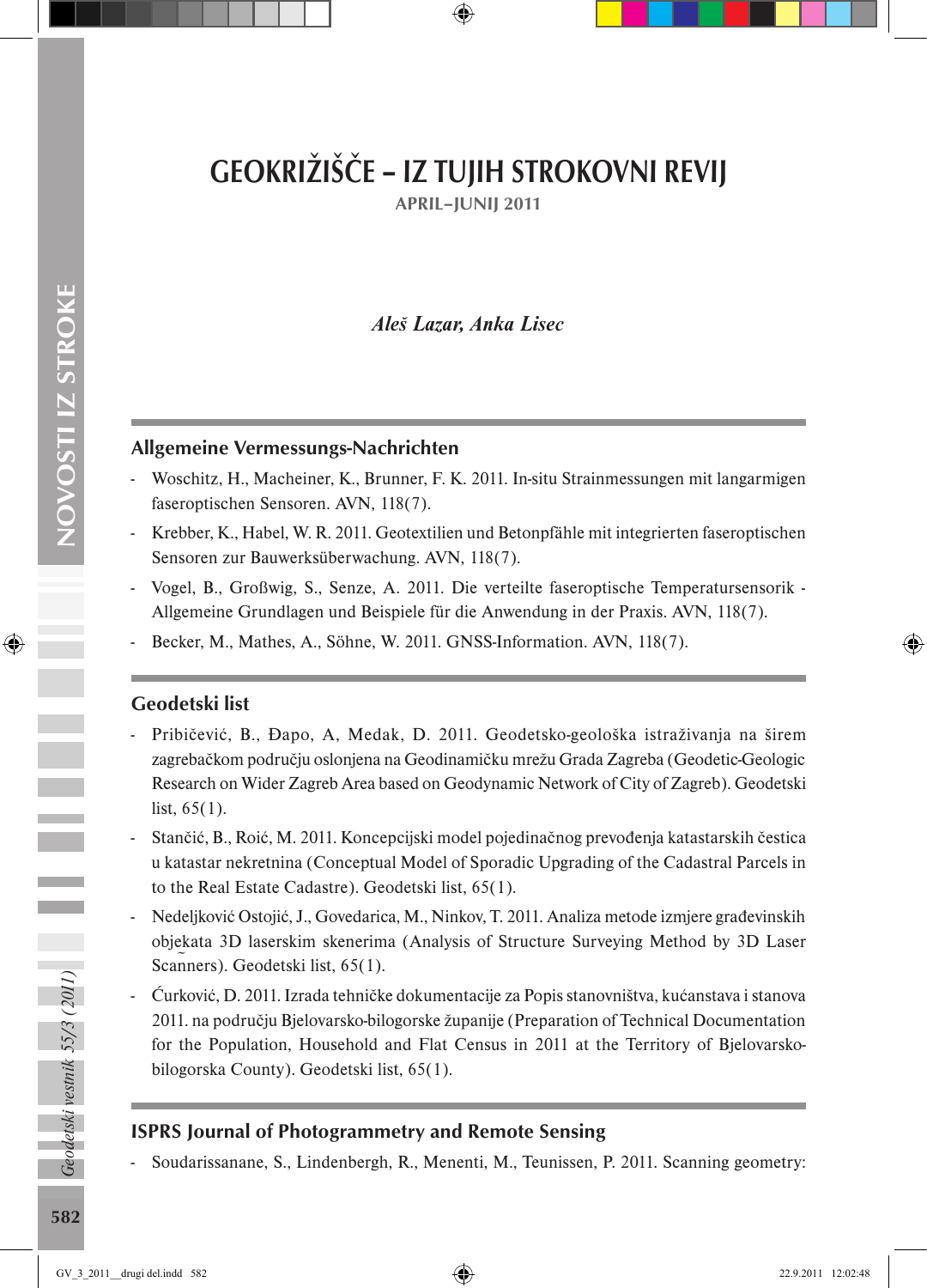Influencing factor on the quality of terrestrial laser scanning points. ISPRS Journal of Photogrammetry and Remote Sensing, 66(4).

- Jama, M., Lewis, C., Schinstock, D. 2011. Identifying degrees of freedom in pushbroom bundle adjustment. ISPRS Journal of Photogrammetry and Remote Sensing, 66(4).
- Ramoelo, A., Skidmore, A. K., Schlerf, M., Mathieu, R., Heitkönig, I. M. A. 2011. Waterremoved spectra increase the retrieval accuracy when estimating savanna grass nitrogen and phosphorus concentrations. ISPRS Journal of Photogrammetry and Remote Sensing, 66(4).
- Roncat, A., Bergauer, G., Pfeifer, N. 2011. B-spline deconvolution for differential target crosssection determination in full-waveform laser scanning data. ISPRS Journal of Photogrammetry and Remote Sensing, 66(4).
- Clark, B., Suomalainen, J., Pellikka, P. 2011. The selection of appropriate spectrally bright pseudo-invariant ground targets for use in empirical line calibration of SPOT satellite imagery. ISPRS Journal of Photogrammetry and Remote Sensing, 66(4).
- Lee, S. C., Nevatia, R. 2011. User interactive multiple aerial view analysis for reconstructing a large number of 3D architectural models. ISPRS Journal of Photogrammetry and Remote Sensing, 66(4).
- Abd-Elrahman, A., Croxton, M., Pande-Chettri, R., Toor, G. S., Smith, S., Hill, J. 2011. In situ estimation of water quality parameters in freshwater aquaculture ponds using hyperspectral imaging system. ISPRS Journal of Photogrammetry and Remote Sensing, 66(4).
- Johnson, B., Xie, Z. 2011. Unsupervised image segmentation evaluation and refinement using a multi-scale approach. ISPRS Journal of Photogrammetry and Remote Sensing, 66(4).
- Kim, K., Shan, J. 2011. Building roof modeling from airborne laser scanning data based on level set approach. ISPRS Journal of Photogrammetry and Remote Sensing, 66(4).
- Ren, H., Yan, G., Chen, L., Li, Z. 2011. Angular effect of MODIS emissivity products and its application to the split-window algorithm. ISPRS Journal of Photogrammetry and Remote Sensing, 66(4).
- Bruno, F., Bianco, G., Muzzupappa, M., Barone, S., Razionale, A.V. 2011. Experimentation of structured light and stereo vision for underwater 3D reconstruction. ISPRS Journal of Photogrammetry and Remote Sensing, 66(4).
- Walter, V., Luo, F. 2011. Automatic interpretation of digital maps. ISPRS Journal of Photogrammetry and Remote Sensing, 66(4).
- Stavrakoudis, D. G., Theocharis, J. B., Zalidis, G. C. 2011. A Boosted Genetic Fuzzy Classifier for land cover classification of remote sensing imagery. ISPRS Journal of Photogrammetry and Remote Sensing, 66(4).
- Menon, H. B., Sangekar, N. P., Lotliker, A. A., Vethamony, P. 2011. Dynamics of chromophoric dissolved organic matter in Mandovi and Zuari estuaries — A study through in situ and satellite data. ISPRS Journal of Photogrammetry and Remote Sensing, 66(4).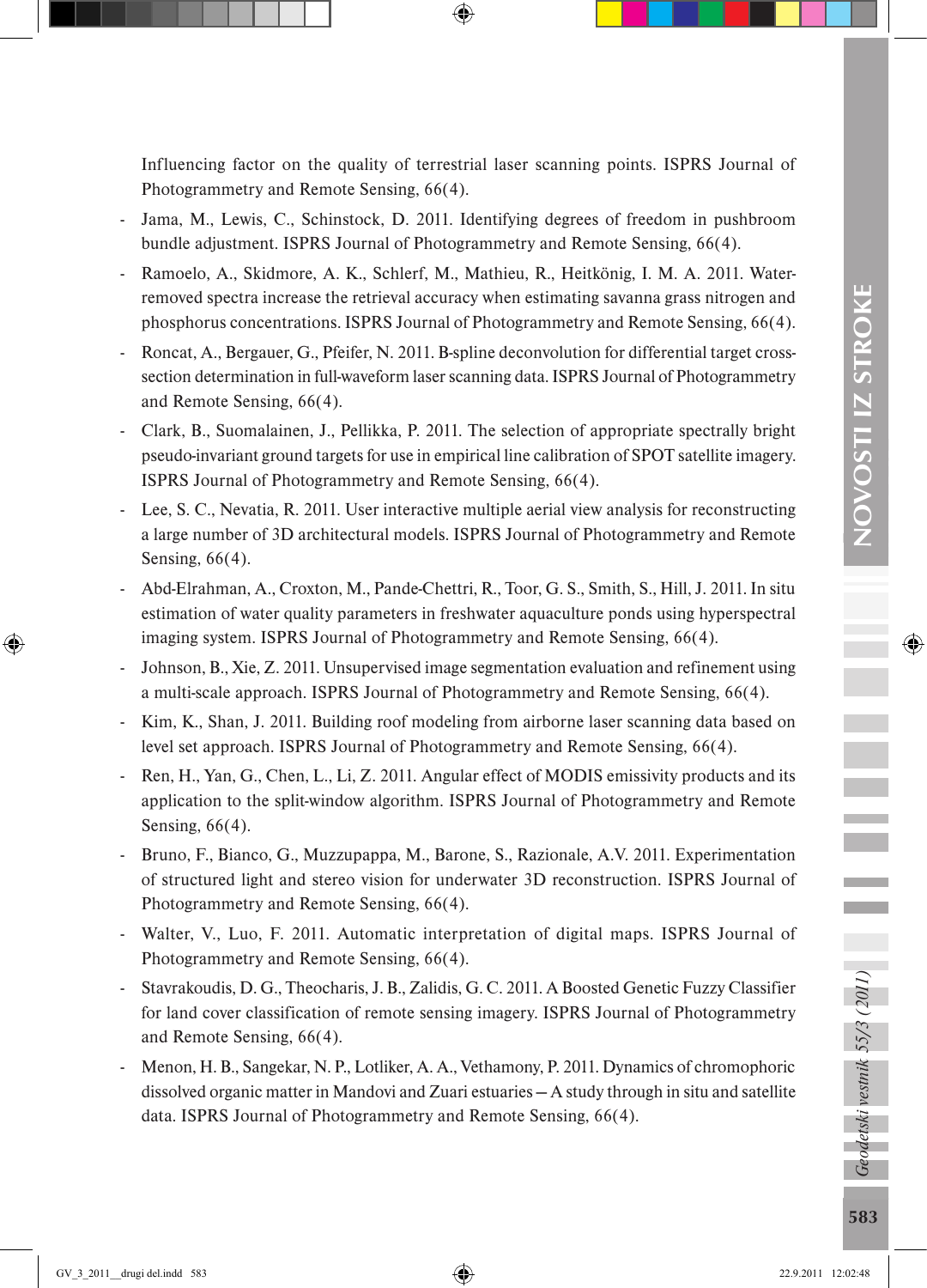#### Journal of Geodesy

- Xu, W. B., Li, Z. W., Ding, X. L., Zhu, J. J. 2011. Interpolating atmospheric water vapor delay by incorporating terrain elevation information. Journal of Geodesy, 85(9).
- Artz, T., Böckmann, S. T., Nothnagel, A. 2011. Assessment of periodic sub-diurnal Earth rotation variations at tidal frequencies through transformation of VLBI normal equation systems. Journal of Geodesy, 85(9).
- Stummer, C., Fecher, T., Pail, R. 2011. Alternative method for angular rate determination within the GOCE gradiometer processing. Journal of Geodesy, 85(9).
- Li, X. 2011. Strapdown INS/DGPS airborne gravimetry tests in the Gulf of Mexico. Journal of Geodesy, 85(9).
- Baur, O., Sneeuw, N. 2011. Assessing Greenland ice mass loss by means of point-mass modeling: a viable methodology. Journal of Geodesy, 85(9).
- Malkin, Z. 2011. The impact of celestial pole offset modelling on VLBI UT1 intensive results. Journal of Geodesy, 85(9).
- Wijaya, D. D., Brunner, F. K. 2011. Atmospheric range correction for two-frequency SLR measurements. Journal of Geodesy, 85(9).
- Brunini, C., Camilion, E., Azpilicueta, F. 2011. Simulation study of the influence of the ionospheric layer height in the thin layer ionospheric model. Journal of Geodesy, 85(9).

# Photogrammetric Engineering & Remote Sensing

- Di, K., Liu, Z., Yue, Z. 2011. Mars Rover Localization basedon Feature Matching between Groundand Orbital Imager. PE&RS, 77(8).
- Burkholder, A., Warner, T. A., Culp, M., Landenberger, R. 2011. Seasonal Trends in Separability of LeafReflectance Spectra for Ailanthus altissimaand Four Other Tree Specie. PE&RS, 77(8).
- Martínez, J., Ordónez, C., Arias, P., Armesto, J. 2011. Non-contact 3D Measurement of Buildings through Close Range Photogrammetry and a Laser Distance Meter. PE&RS, 77(8).
- Whiteside, T. G., Boggs, G. S., Maier, S. W. 2011. Extraction of Tree Crowns from High Resolution Imagery over Eucalypt Dominant Tropical Savannas. PE&RS, 77(8).
- Parrish, C. E., Jeong, I., Nowak, R. D., Smith, R. B. 2011. Empirical Comparison of Full-Waveform Lidar Algorithms: Range Extraction and Discrimination Performance. PE&RS, 77(8).

# Survey Review

- Ruiz, J. J., Rubio, T. J., Urena, M. A. 2011. Automatic extraction of road intersections from images in conflation processes based on texture characterisation. Survey Review, 43(321).